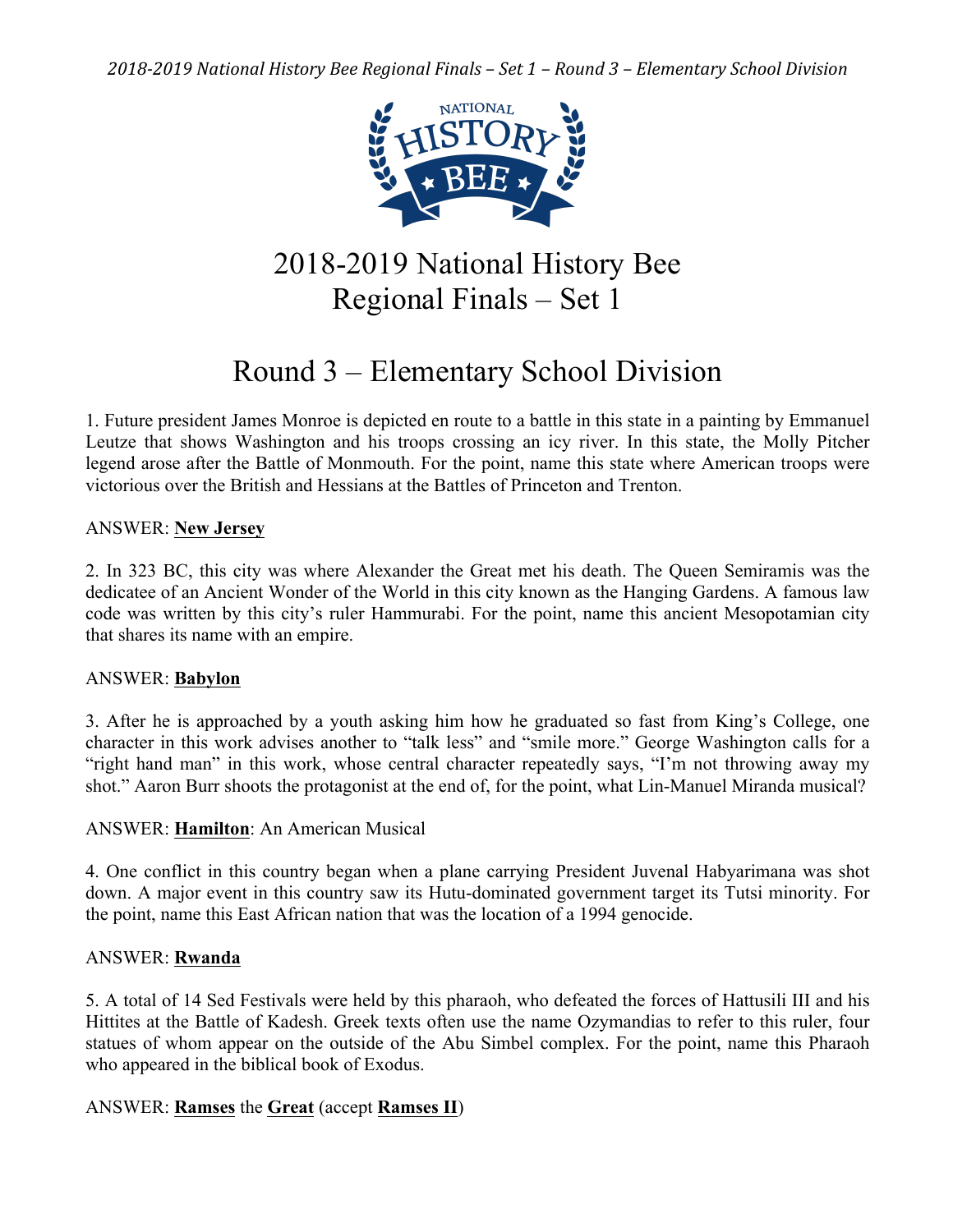6. Henry Cabot Lodge led a group of Congressmen who opposed this agreement that was negotiated by the Big Four. The League of Nations was created in response to this agreement, which built on the Fourteen Points of Woodrow Wilson. For the point, name this 1919 treaty ending the First World War.

### ANSWER: Treaty of **Versailles**

7. The Chakri Dynasty rules over this country that is currently led by the tenth king with the name Rama. The musical *The King and I* is set in this country that was formerly called Siam. For the point, name this country where kings have ruled from Bangkok.

#### ANSWER: **Thailand**

8. At one battle during this war, a general famously told his subordinate "you may fire when ready Gridley." Joseph Pulitzer was among the newspaper publishers who instigated this war with the scandalfilled techniques of yellow journalism. The explosion of the *USS Maine* in Havana Harbor helped cause this war that Teddy Roosevelt fought in. For the point, name this 1898 war between the U.S. and a European power.

#### ANSWER: **Spanish-American** War

9. This nephew of François Gravé Du Pont was wounded in the leg while engaging in a fight accompanied by 300 Huron warriors. This man mapped the St. Lawrence River roughly 60 years after a voyage along it was undertaken by Jacques Cartier. Quebec City was founded by, for the point, what explorer considered the "Father of New France" and the namesake of a large lake between New York and Vermont?

## ANSWER: Samuel de **Champlain** (accept Lake **Champlain**)

10. This man created the Black Maria, which was the first film production studio in America. The kinetograph was a small camera-like device that was one of the over 1,000 patents that this man held. This "Wizard of Menlo Park" was a major champion of direct current and opposed the alternate current electricity solution recommended by Nikola Tesla. For the point, name this inventor of the light bulb.

# ANSWER: Thomas Alva **Edison**

11. The relief of Bastogne was engineered by this general, who claimed that "Americans love to fight" during a speech he gave to the Third Army. In response to complaints about shell shock, this man infamously slapped two soldiers during the Sicily campaign. For the point, name this flamboyant World War II general nicknamed "Old Blood and Guts."

## ANSWER: George S. **Patton**

12. Protests that called for the closure of this structure came to be known as the Peaceful Revolution. A teenager named Peter Fechter died attempting to cross this structure near a section known as Checkpoint Charlie. Ronald Reagan once asked Mikhail Gorbachev to "tear down" this structure. Finally brought down in 1989, for the point, name this boundary that separated the two halves of Germany's capital.

#### ANSWER: **Berlin Wall**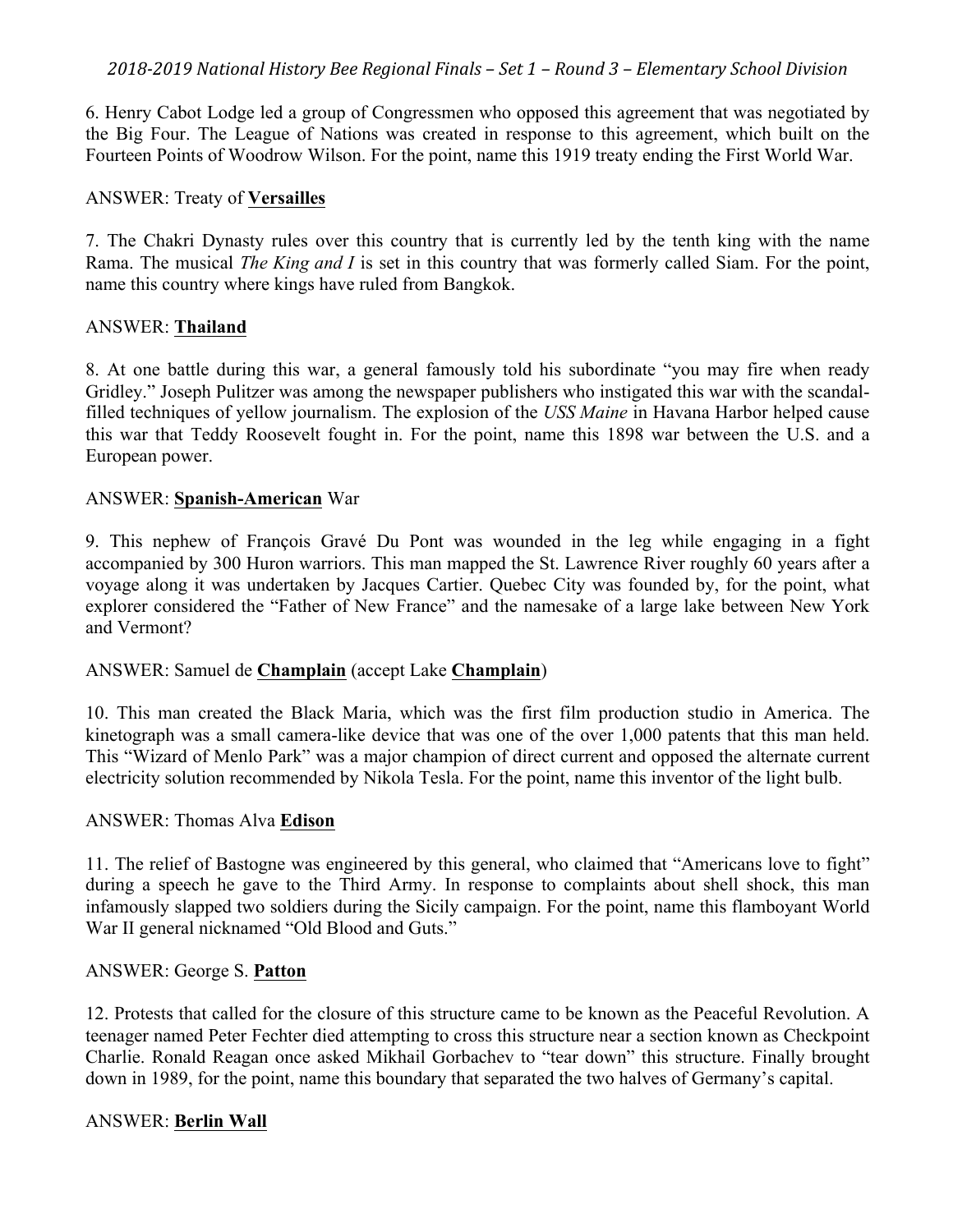13. From 1979 to 1981, this figure's face was printed on the dollar coin. This figure founded a publication called the *Revolution* along with Elizabeth Cady Stanton. This woman received a \$100 fine that was never paid after attempting to vote in the 1872 presidential election. For the point, name this advocate of women's suffrage.

### ANSWER: Susan Brownell **Anthony**

14. The Alawite sect of Islam has long dominated the government of this country. In 2017, control over this country's city of Raqqa was wrestled away from ISIS. The FSA is a major faction in an ongoing conflict in this country led by Bashar al-Assad. For the point, name this country whose civil war continues to affect cities like Aleppo and Damascus.

#### ANSWER: **Syria**

15. This man's forces won the Battles of Carabobo and Boyaca, the later of which was part of his New Granada campaign. Jose de San Martin met with this general at the Guayaquil Conference. For the point, name this "Liberator" who helped several South American countries achieve independence.

#### ANSWER: Simon **Bolivar**

16. Roughly sixth months before the issuing of this document, its author read a preliminary version to Gideon Welles and William Seward. Victory at the Battle of Antietam prompted the eventual issuing of this document on New Years Day in 1863. For the point, name this executive order signed by Lincoln that freed African-American slaves in areas controlled by the confederacy.

## ANSWER: **Emancipation Proclamation**

17. This work takes the form of a dialogue between its author and a figure named Kitty. Miep Gies gave this document to the author's father Otto upon Otto's return to Amsterdam. This work was published after the death of its author at Bergen-Belsen concentration camp. For the point, name this personal account of a Jewish youth's experiences during the Holocaust.

## ANSWER: **Diary** of **Anne Frank** (accept The **Diary of a Young Girl**)

18. The Houses of Aviz and Braganza ruled this country that experienced much maritime expansion thanks to Henry the Navigator. The first ocean route from Europe to Asia was established after this country's explorer Vasco da Gama reached India. For the point, name this Iberian country where many explorers departed from its capital at Lisbon.

## ANSWER: **Portugal**

19. In a song about this conflict, John Fogerty repeatedly claims "it ain't me" before saying that he isn't the title "Fortunate Son." In "Born in the U.S.A," Bruce Springsteen references this war when he says he "had a brother at Khe Sanh." Multiple songs titled "Agent Orange" dealt with this war. Musicians often protested the draft during, for the point, what war of the 1960s that took place in an Asian country?

#### ANSWER: **Vietnam** War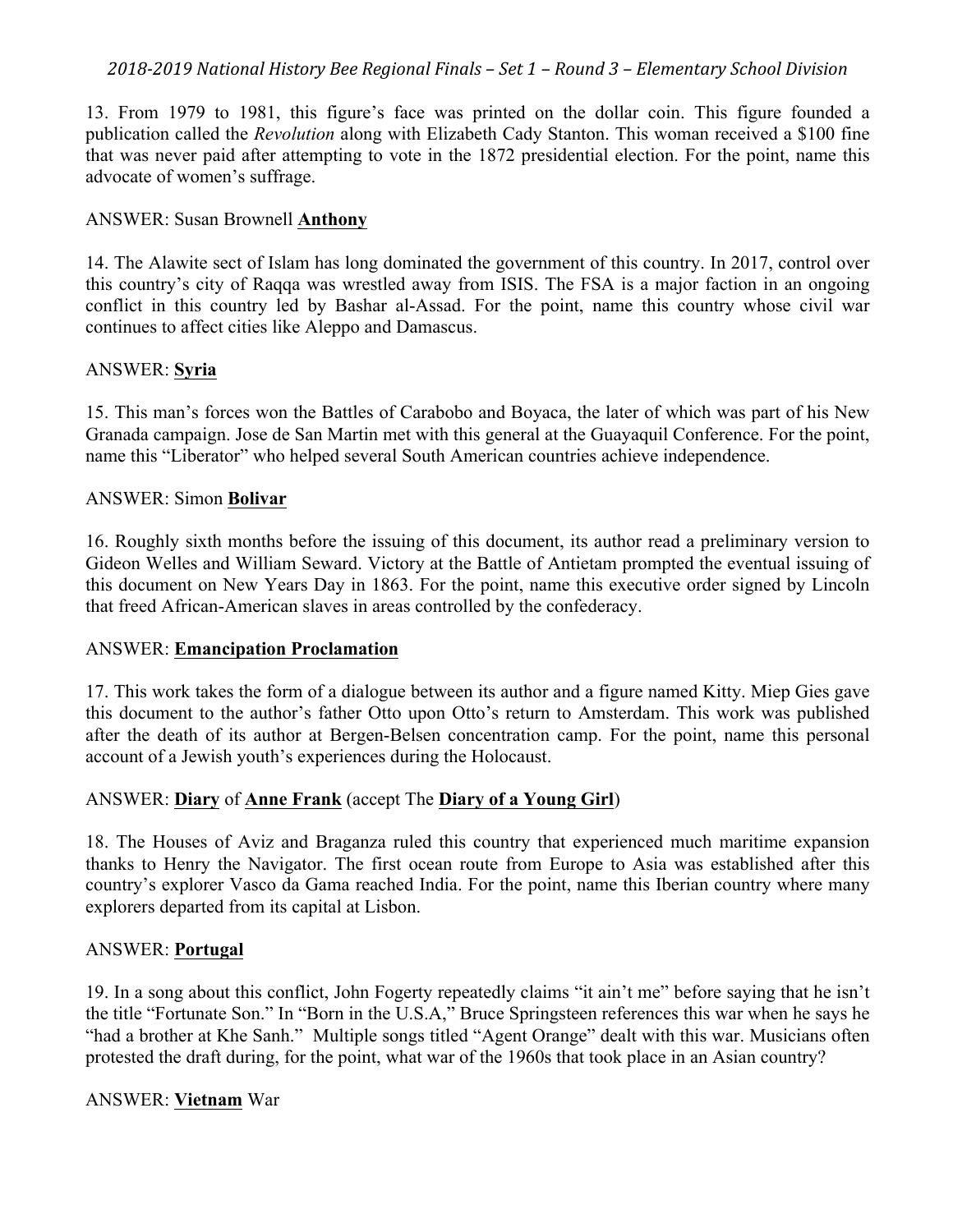20. Giorgio Vasari wrote that this man "displayed infinite grace" and "cultivated his genius so brilliantly." This man's patron, Francis I, claimed to have held this man in his arms as he died. Among the "dream machines" that this man designed was a pre-modern parachute. Born in the Republic of Florence in 1452, for the point, name this "Renaissance Man" and artist who painted the *Mona Lisa*.

# ANSWER: **Leonardo da Vinci** (accept either first or last name)

21. Two days before this document was signed, a similar document known as the Lee Resolution was passed by the same body. One of the truths listed as "self-evident" in this document is the notion that "all men are created equal". The Library of Congress holds the official copy of this document that Thomas Jefferson wrote. Signed on July  $4<sup>th</sup>$ , 1776, for the point, name this founding American document.

# ANSWER: **Declaration of Independence**

22. While inspecting her troops in Tilbury, this figure gave a speech claiming that she had "the heart and stomach of a king." This woman's spymaster Francis Walsingham uncovered the Babington Plot, which sought to replace this figure with her Catholic cousin Mary, Queen of Scots. This Tudor queen notably never married. For the point, name this queen who was a patron for William Shakespeare.

ANSWER: **Elizabeth I** of England (prompt on "Elizabeth" alone)

23. Famous figures from this country during the Reformation included Huldrych Zwingli and John Calvin, who turned its largest French-speaking city into a theocracy. This country is divided into cantons, and it has traditionally pursued a policy of neutrality. For the point, name this Alpine country where bankers have gotten rich for centuries in cities such as Zurich.

# ANSWER: **Switzerland**

24. This man once controversially said that he would only have a meal with another woman if his wife were present. In 2013, this man succeeded Mitch Daniels to become the 50<sup>th</sup> governor of Indiana. Four years later he succeeded Joe Biden in his current post. For the point, name this current Vice President of the United States.

# ANSWER: Mike **Pence**

25. In this city, Jeff Widener took a photograph of an "Unknown Rebel" standing in front of a tank during one protest. In 1989, a series of student demonstrations occurred in this city's Tiananmen Square. For the point, name this city where that uprising was put down harshly by the ruling communist party in the capital of China.

# ANSWER: **Beijing** (or **Peking**)